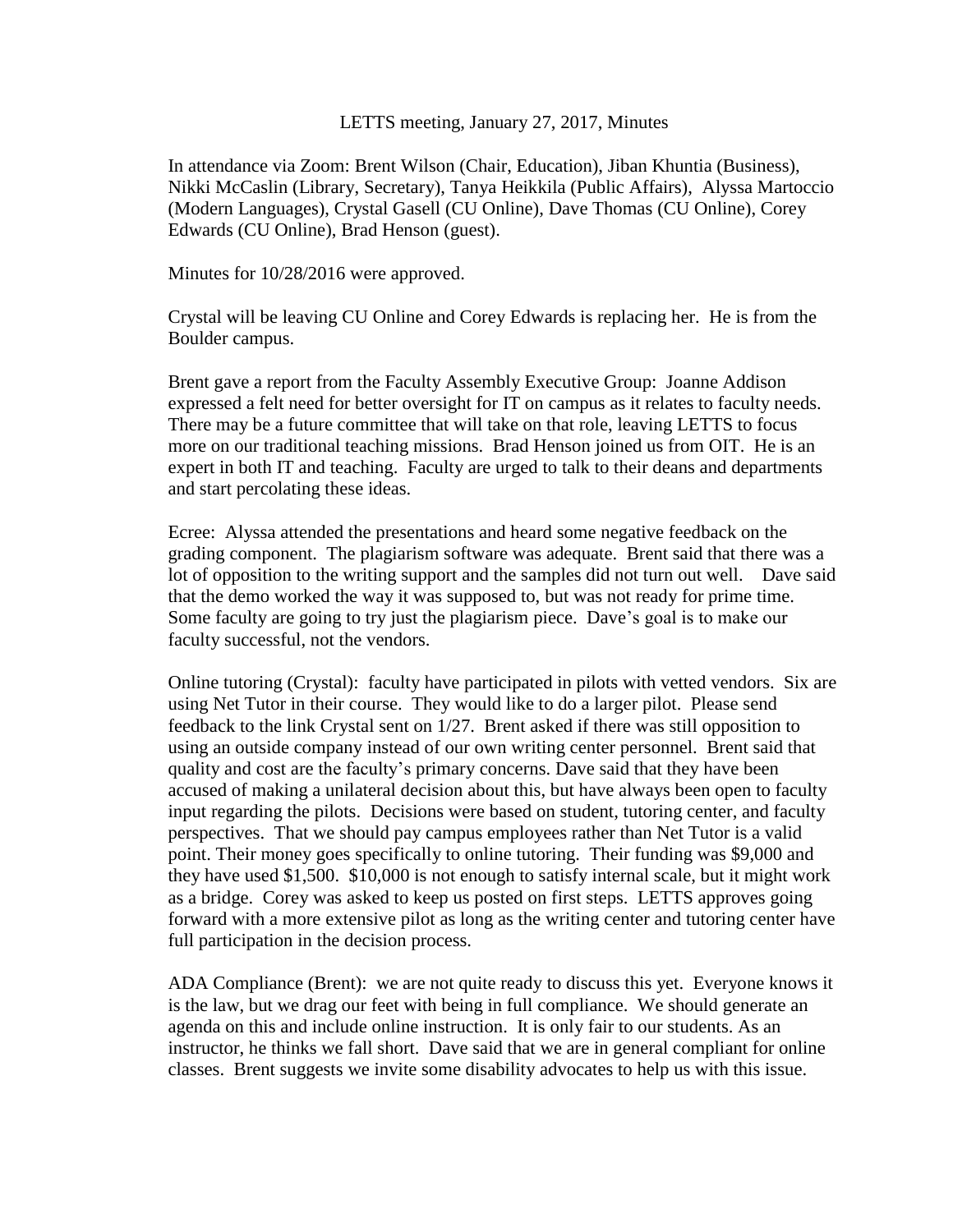There is a stipend available for improvements and incentives to help faculty participate in video captioning.

FCQ's (Brent): If we get a report on that committee, he will send it along.

Jibun: The Business School noticed that their online programs were not being well marketed and they met with a person from Pearson to help recruit for their two-year Master's program. They will use CU's platform and CU will benefit from this. Dave said that Pearson will want a large chunk of their tuition revenue. CU Online is in the loop and they are meeting with the Provost's office.

Instructional Designer (Crystal): We have a new instructional designer at CU Online. She has developed a white paper and her links are on the meeting agenda. She will also be working with the College of Nursing.

Next LETTs meeting is Feb. 24, 2017 at 3:00.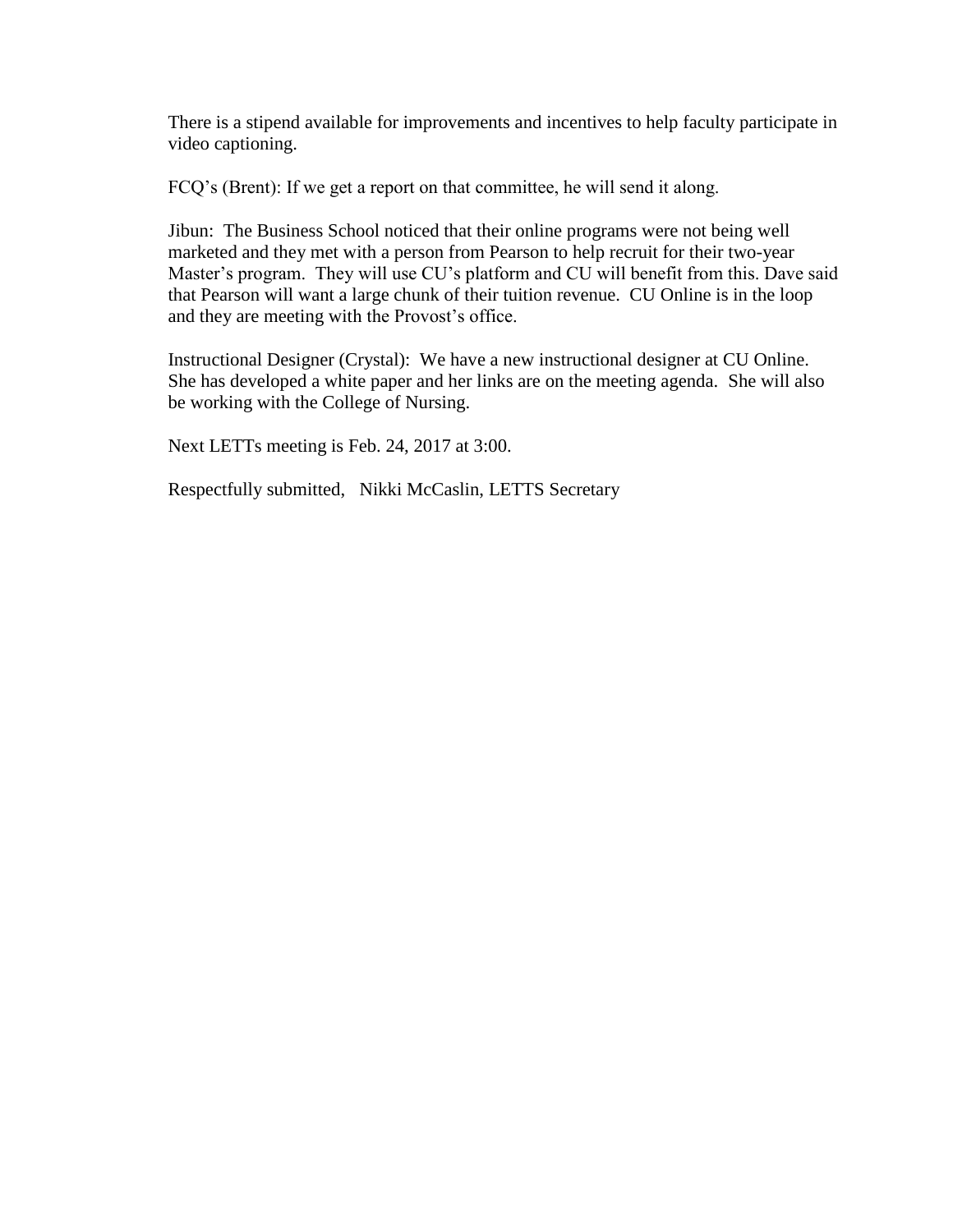

# **CU Denver Faculty Assembly Meeting**

# **Feb 7th, 2016 12:00 pm - 2:00 pm LSC, Chancellors Conf. Room**

# **Minutes**

**Attendees**: Joanne Addison, Provost Nairn, Matthew Shea, Tammy Stone, Jeffrey Schrader, Amy Vidali, Rebecca Hunt, Dan Koetting, John Wyckoff, Carol Dee, Sherry Taylor, Brent Wilson, Ilkyeun Ra, Bruce Neumann, Lucy Dwight, Mike Radenkovic, Rafael Sanchez, Edward Dill, Kelly McCusker, Eric Baker, Liliya Vugmeyster, Pamela Laird, Lucy McGuffy, David Bondelevitch

## **12:00 PM Joanne Addison - CU Denver Faculty Assembly Chair**

Meeting Brought to Order

## **12:08 PM Provost Nairn – Office of the Provost**

- The college engineering and applied sciences dean search has come up with recommendations, and they will be coming to campus over the next couple of months. The College of Architecture and Planning dean search has also come up with recommendations, and they will start visiting campus around the end of this month. The director of the Auroria library is at the stage of skype interviews, and hopefully the finalists will be identified soon. The search for the dean of public health is underway, with the goal being off campus interviews by the end of the month. There will be a new title IX coordinator as Nelie is stepping down and moving back into the office of the Provost.
- The north classroom renovations are on schedule and budget. The wellness building is also on schedule and budget even though there was more clean up needed then previously thought.
- The first EAB visit has happened and the student success initiative is underway. They are currently working with CU online.
- 2020 is the year the university will be up for reaccreditation and so we have begun planning for that.
- One question was raised about concerns regarding international students and the current political climate. The fear is that they will not be return, but the university is putting forward a strong effort to promote a safe and inclusive campus.

## **12:30 PM Joanne Addison – CU Denver Faculty Assembly Chair**

- Approval of January minutes: Rebecca Hunt Motion, Carol Dee Seconded. o 22 approve, 1 abstain: Minutes approved.
- There was a budget meeting last Friday, there was good news that the base budget will be increased by 5 million dollars over the next 10 years. This money will be invested into programs to better our campus.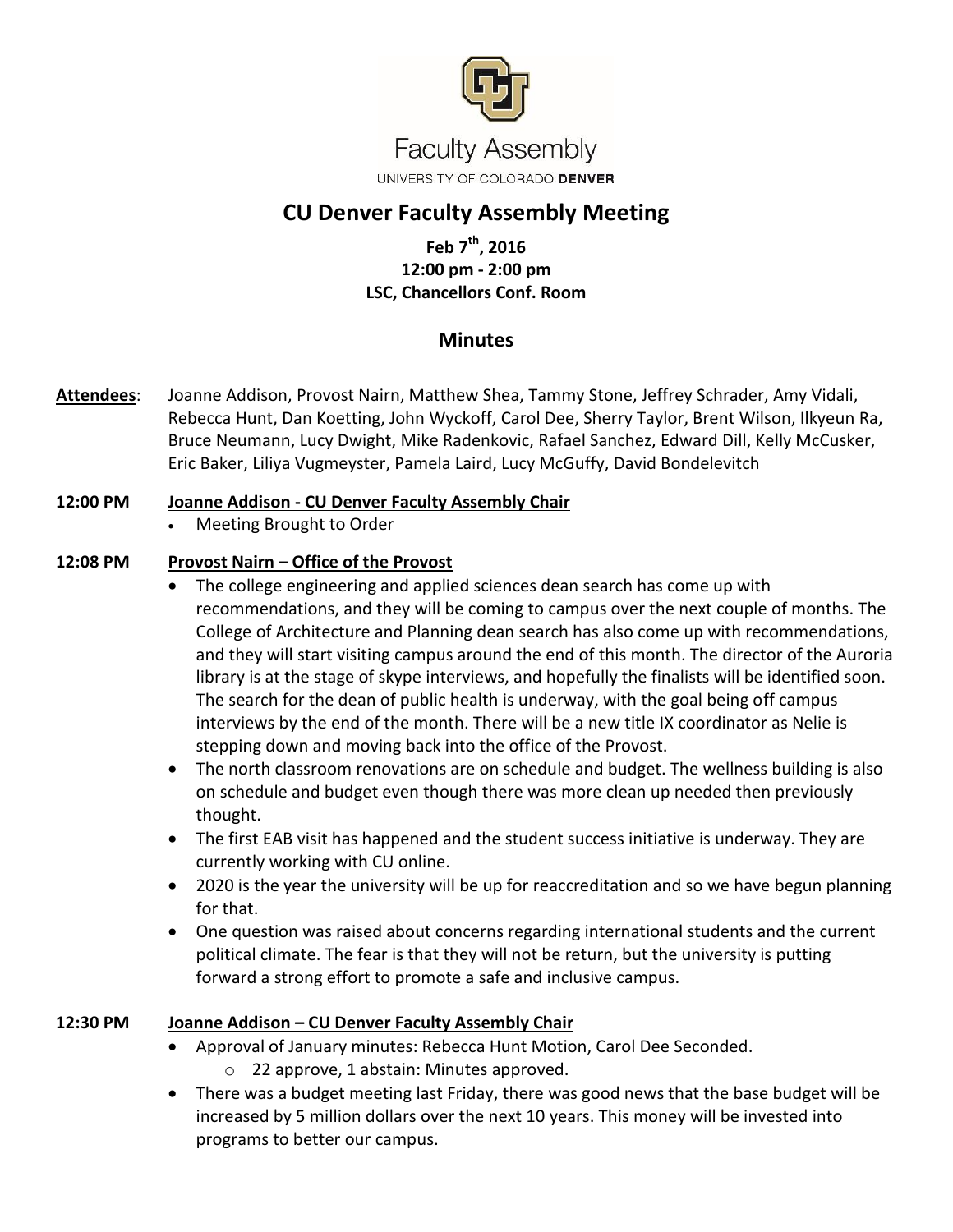#### **12:35 PM Bruce Benson – President of the University of Colorado**

 The President gives an overview on the work that our university has done on its budget and the new budget plan. There is a strong culture of inclusivity and drive to increase diversity on this campus and that is so important. It was a record year for fundraising and research fundraising as well as growth across all of our campuses. That being said we are trying to increase the endowment as well as get more money from the state. We are doing great things with our K-12 outreach, and our education deans are doing great work. Regarding the campus village, the university was sued for 7 million dollars. Free speech is very important to our campus. There are also talks about increasing contracts for faculty on our campus.

## **1:15 PM Joanne Addison – CU Denver Faculty Assembly Chair**

*Chairs Report*

- Regarding the FCQ redesign there isn't much to be reported upon.
- With the budget roll out there isn't substantial news yet to report, once there is more to report on that information will be disseminated. That being said, if you have anything that you would like to be passed along to Jennifer please email Joanne or Carol Dee.

## **1:25 PM John Wyckoff – Associate Dean of College of Liberal Arts and Sciences**

 There is a push to establish IT Governance. There is a good start currently with many procedures that are being established regarding IT processes. This was established within CLAS, but now we think it would be a good idea to establish this same kind of governance at the campus level. The advisory group would be made up of IT professional staff from each school and college. Although OIT has a governance structure they work with both Anschutz and Denver, and this would be more faculty focused on our campus. This is important cause it will help give the faculty more voice in regards to IT Governance. The FA Executive Committee will make a recommendation regarding the shared governance of IT, and if there will be a new committee formed or if LETTS will be restructured to take on the role, or something entirely different.

## **1:36 PM CU Denver Faculty Assembly Committee & Campus Reports:**

- **Academic Personnel Comm (APC):** They have a Faculty non-salary grievance template that came back from Faculty Council, that should be done soon and ready for review. The antibullying initiative at the system level seems to be running into a lack of support. The belief is that current policies are sufficient.
- **Budget Priorities Comm (BPC):** The new budget model is taking up a lot of their time. If there are, concerns about the budget bring them up to Carol Dee so that they can be voiced.
- **Committee on the Status of Women (CSW):** They working on Title IX and the Status of Graduate students that need to take maternity leave
- **Disabilities Committee (DisC):** They are meeting with Nelie from the Office of Equity, to figure out the new process for filing complaints as her office will now handle them. They are also looking to see if they want to hold a more formalized campus review of what is going on around campus regarding disabilities.
- **Educational Policy & Planning Comm (EPPC):** There is a new resolution on diversity, and the FA will vote on it at the next FA meeting. Also working on looking at grade forgiveness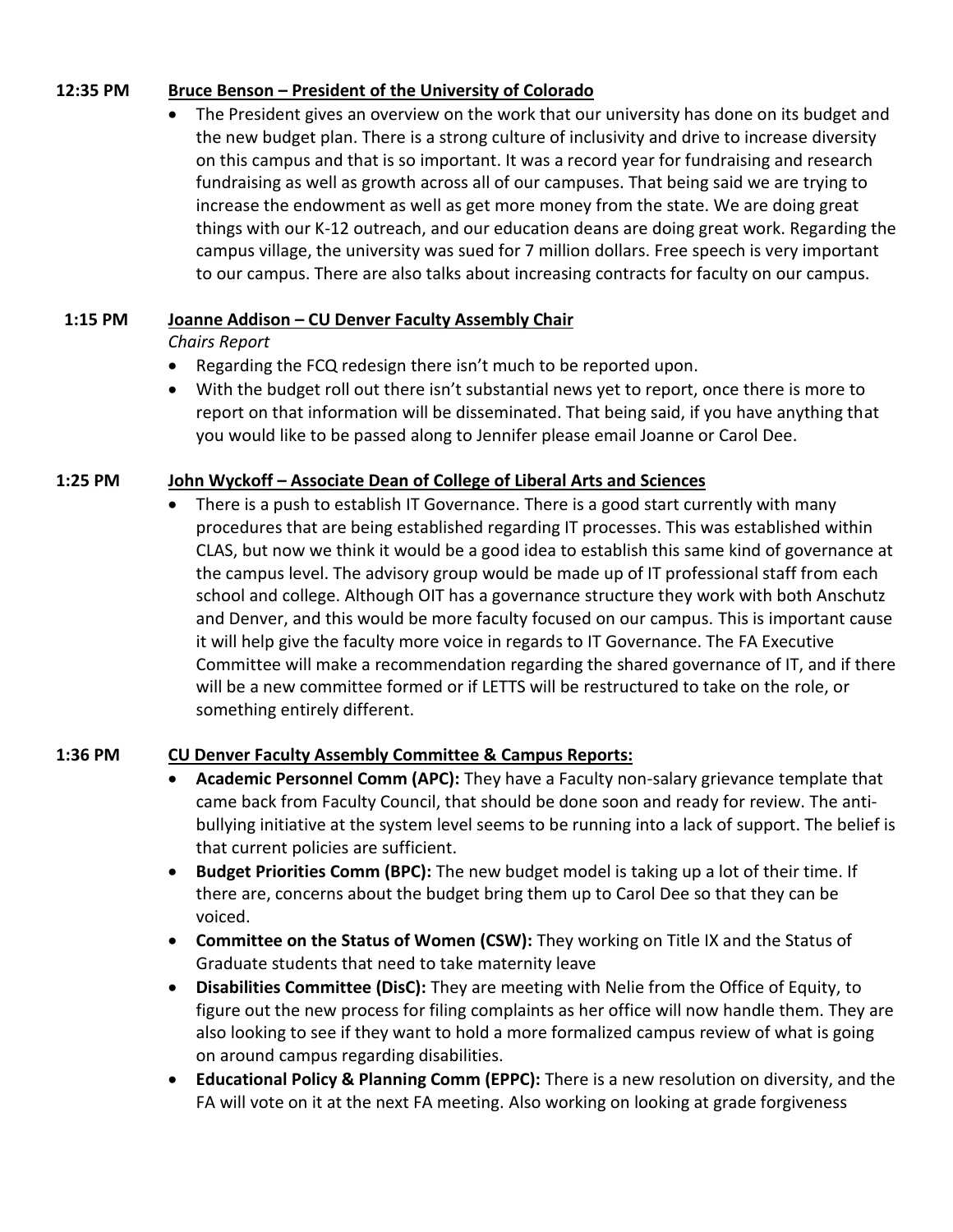- **Lesbian, Gay, Bisexual, Transgender, Queer, Plus (LGBTQ+):** There was a vote to change the committee name to LGBTQ+ and the vote passed.
- **Learning, Educational Technology, Teaching, and Scholarship Committee (LETTS):** Three reps from CU online sat in at their last meeting. They had a briefing from the vendor that was pitching the plagiarism software. It seems like CU Online will be moving forward with the plagiarism software. The committee will talk to CU Online about the objections to the software from the assembly.
- **UCD Assoc. of Lecturers & Instructors (UCDALI):** They are currently planning on a spring workshop for all NTTF, and they are recruiting more members for their Executive committee.

#### **2:00 PM Meeting Adjourned**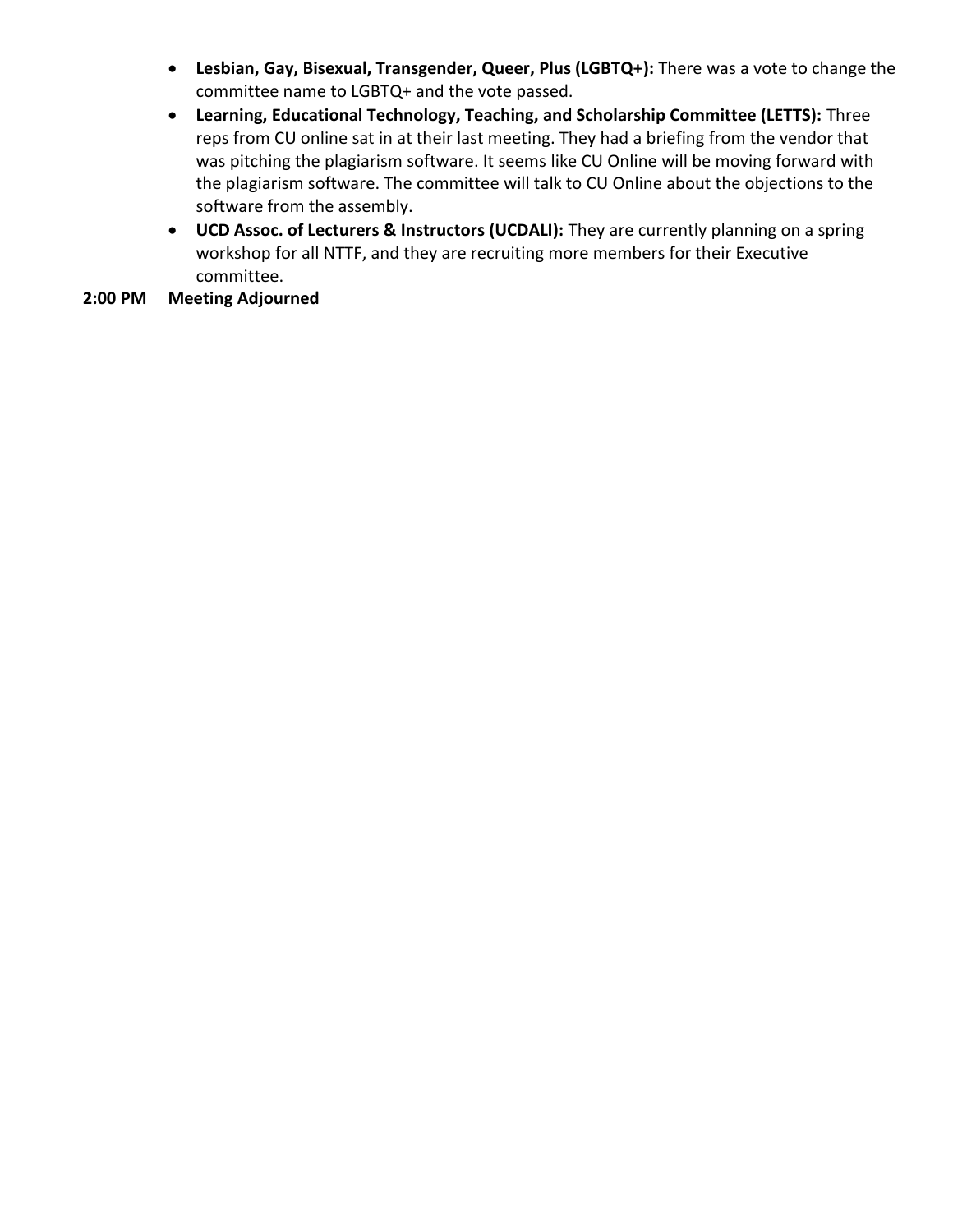#### LETTS meeting, Sept. 8, 2017, Minutes

In attendance via Zoom: Brent Wilson (Chair, Education), Jiban Khuntia (Vice Chair, Business), Nikki McCaslin (Secretary, Library), Alyssa Martoccio (Modern Languages), Maryam Darbeheshti (Engineering), Corey Edwards (CU Online), Jason Drysdale (CU Online), Jozianne Mestas (OIT, guest), and Ashley Cooper (Student Affairs, guest)

Brent, Jiban and Nikki will continue in their positions as LETTS officers for the 2017- 2018 term.

Joanne Addison is ready to go with online FCQ's and will be sending out a list of the questions to faculty. There will be no overall "rate this course" type of question on the new surveys. The surveys can be done on a mobile phone. Following are some ideas for getting a good class response:

- Provide time for completion in class and let students know about the surveys ahead of time.
- Consider a collective perk for the class for an 80-90% participation rate, such as rounding up grading on an assignment.
- Explain that the survey is about improving the course and that it helps create accountability.

Priorities for the upcoming year:

We want to work with the new Digital Education leadership: Sheana Bull (Associate Vice Chancellor for Digital Education) and Scot Chadwick (Executive Director of Digital Education)

Ashley Cooper (ashley.r.cooper@ucdenver.edu): On October 2, a new early alert system will go online called the Student Success Collaborative. LETTS would like to participate in these conversations regarding analytics. Rod Nairn had a predictive analytics policy and we would like to know about any policies regarding predictive analytics.

ADA compliance. Brent attended a great presentation at the COLTT conference on video-captioning and he could contact the presenter to see if they are available to come to our meeting. Kate Miller is the Accessibility Specialist at CU Online. We want to learn more about the captioning tool TechSmith Relay.

Classroom Support: Jiban recommends a one-button help feature. Jozianne mentioned that we had planned to write a letter to Russ Poole with suggestions.

We will plan to meet on the third Friday of each month using Zoom from 3:00-4:00.

Next LETTs meeting is October 20, 2017 at 3:00-4:00 (via Zoom).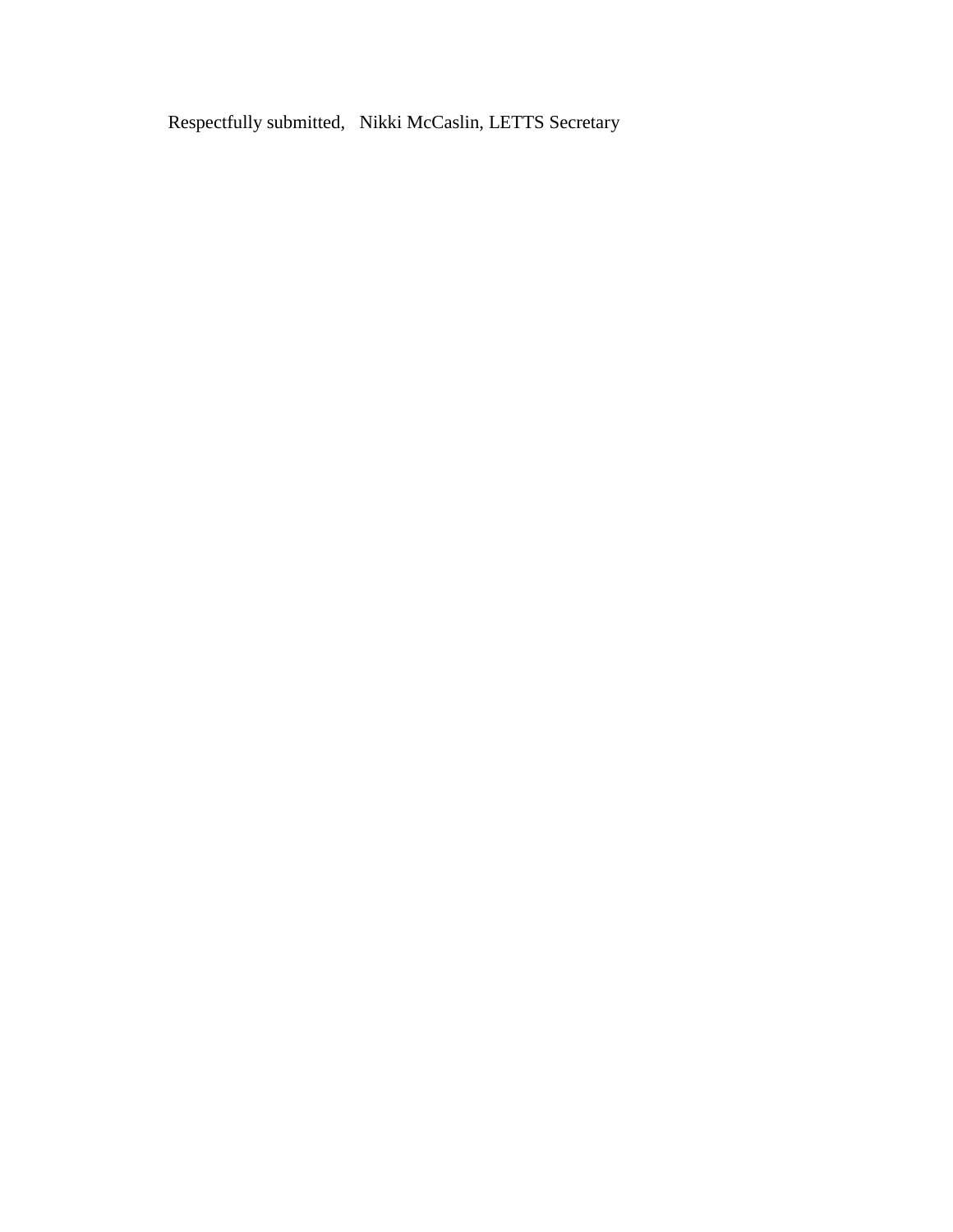#### LETTS meeting, October 20, 2017, Minutes

In attendance via Zoom: Brent Wilson (Chair, Education), Jiban Khuntia (Vice Chair, Business), Nikki McCaslin (Secretary, Library), Alyssa Martoccio (Modern Languages), Maryam Darbeheshti (Engineering), Charles Musiba (CLAS), Jason Drysdale (CU Online, guest), and Mike Zinser (Psychology, guest)

#1 Jason Drysdale, CU Online Initiative: There are grants available for faculty who would like to teach online and hybrid courses. Those who apply will be offered a 4 phase course from CU Online on Grant Cycles. There is no requirement to work with them.

Phase 1 is grant design. OSM is still involved with the process. Grants are still 4K for new classes and 2K for existing redesign.

Phase II is developing your OSM course. CU Online and the university want to be sure that they could run the course without the instructor. (Mike Zinser: Retaining intellectual property is a key concern for faculty and their units. CU is distinctive in that faculty can take their intellectual property with them when they leave).

Phase III is teaching the class. This is the  $2<sup>nd</sup>$  and final pay spot. The CU Online role decreases as you teach, but they still want to be available for any needed assistance.

Phase IV is Mastery Paths. They are going to restructure a tool-based pilot in the Spring to a more integrated program with 6 components. Micro-credentialing could be useful here for RTP events. If faculty have already taken the OSM course, they can take portions of the new program, on a case-by-case basis.

Brent: At Phase IV you could bring in research to share with colleagues. Research integration translates into credentials for advancing scholarship. He likes the flexibility and that it is tied to faculty concerns. Instruction design is very labor and time intensive and he likes how they have used the grant as a "carrot" tied to professional development. They need to communicate with faculty, so that they can co-create the programs.

Jason is looking for feedback and the best avenues to share information. He will send links to more detailed information to the committee.

Agenda item #2 on Digital Education with Sheana Bull and Scott Chadwich will be moved to the November  $17<sup>th</sup>$  LETTS meeting, as there was a scheduling conflict.

#3 Inter-campus agreement update (Brent): There were historical conversations on this campus to merge MSUD and UCD which may have led to the UCD/Anschutz merger. Rod Nairn, Don Elliman and Dorothy Horrell are looking again at marriage with Metro. This might be an opportune time for us to pitch faculty concerns regarding technology to Dorothy. Dave Thomas, head of CU Online reports to Russ Poole, making it more distant from faculty and academic units. Russ deals more with IT safety and security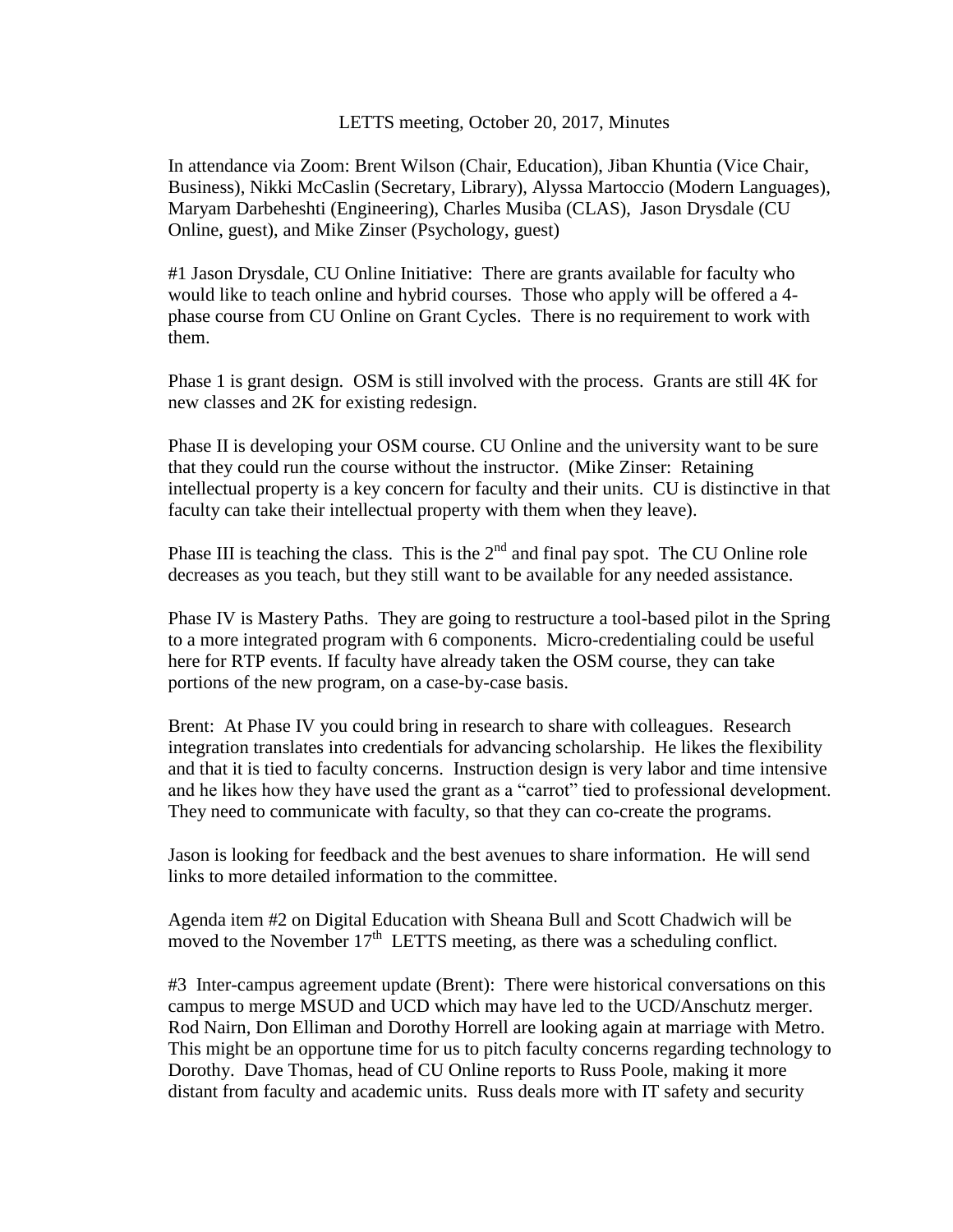issues. We would like to see CU Online answerable to faculty. The two biggest units with technological expertise are CLAS and the School of Education. Mike Zinser and Pam Laird are to formulate talking points for Dorothy. Brent will share the "talking points" link with LETTS committee members. Brad wants to feel that he is speaking on behalf of LETTS and asks that we send him any thoughts or concerns on this matter.

Minutes for 9/8/2017 were approved.

Next LETTs meeting is November 17, 2017 at 3:00-4:00 (via Zoom).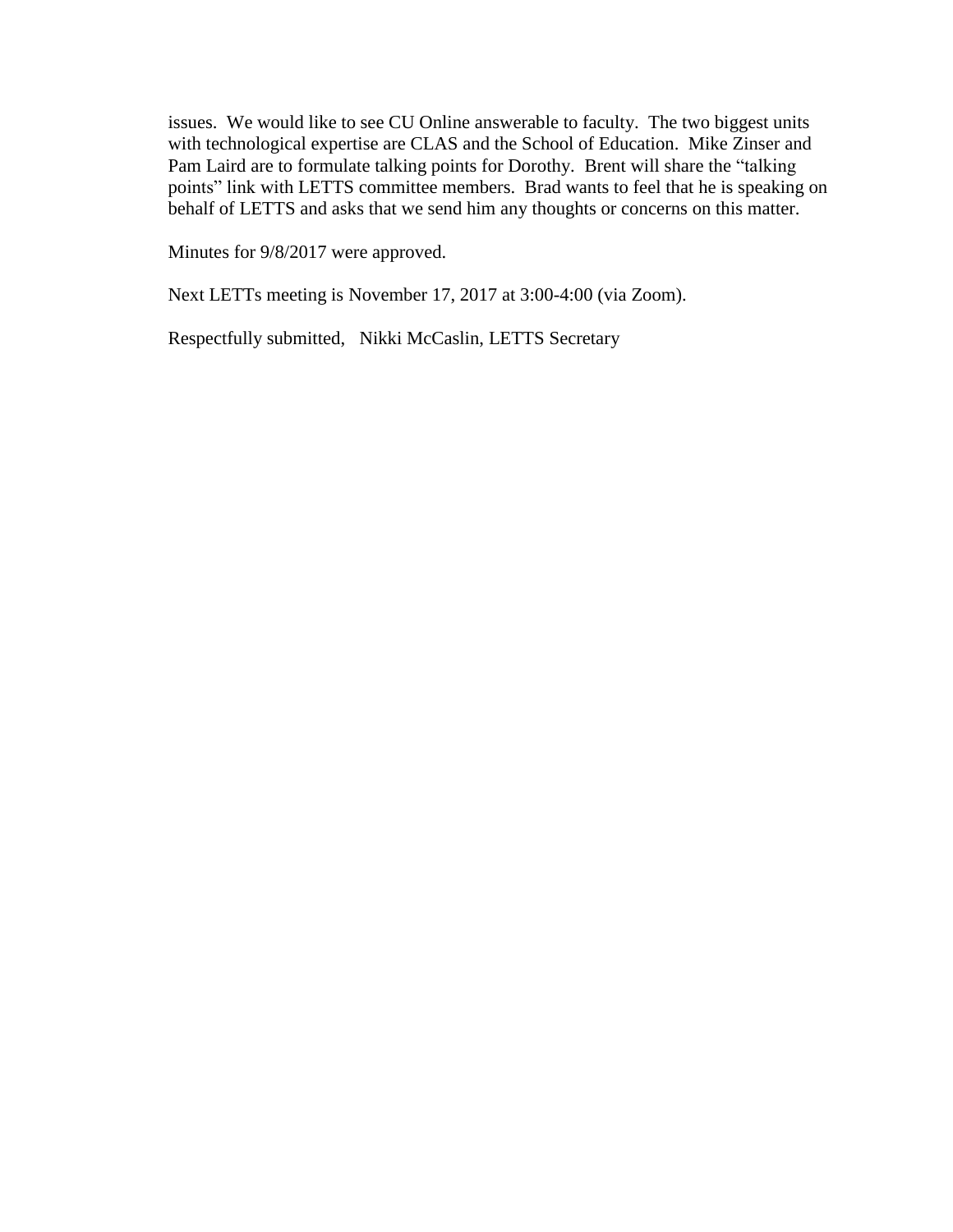#### LETTS meeting, November 17, 2017, Minutes

In attendance via Zoom: Brent Wilson (Chair, Education), Jiban Khuntia (Vice Chair, Business), Nikki McCaslin (Secretary, Library), Alyssia Martoccio (Modern Languages), Jason Drysdale(CU Online), Laurel Hartley (Biology), Sheana Bull (Assistant Vice Chancellor for Digital Ed., guest), and Scott Chadwick (Executive Director Digital Education, guest)

Minutes for 10/20/2017 were approved.

Sheana Bull and Scott Chadwick are in newly created half-time positions. Sheana is a Public Health faculty member at Anschutz and her focus on the academic side. Scott's focus is more on operational models and systems. He has an industry background. Their program is just two months old and they are currently on a listening tour. They have met with UC Denver and Anschutz deans to learn what their priorities and feelings are toward digital technologies. They have also met with faculty development, student services, and Russ Poole. They are currently developing a strategic plan for the next 3-5 years and their goal is to help students achieve 60% graduation target. Sheana is also exploring what new scholarship in this field looks like apart from traditional peer-reviewed scholarly products. They will be making a report in January. Regents have placed a high priority on digital learning and especially on new online programs designed to reach disadvantaged and rural students. Discussions about OER materials are also running parallel to these discussions. There is an infant OER committee on each campus. Next steps are to create and implement strategic priorities, such as student success and scholarship preeminence. How can they interface with LETTS?

Brent: It would be useful to look at ways we create and value the synergy between scholarship, teaching and learning, and service. At the policy and administrative level it might be worthwhile for the Digital Ed. folks to bring in Faculty Assembly and LETTS, especially if they run into something controversial. We want to make sure that faculty are in the driver's seat and not the vendors.

Jason: CU Online has been working closely with Scott and Sheana and they have closely aligned goals. Jason wants to empower and improve CU Online's relations with faculty.

Sheana: Digital technologies can also be used to support students in f2f classes and they are casting their net wider than just online classes, but it is not their intention to step on any toes of those working with other initiatives.

Brent gave an update and shared a link to preliminary talking points of concern that he will share with Dorothy Harrell respecting OIT and technology (link available in LETTS agenda). Brent is concerned that OIT has become disconnected from our academic mission. He feels that any funds from students should be off-limits and fully accountable.